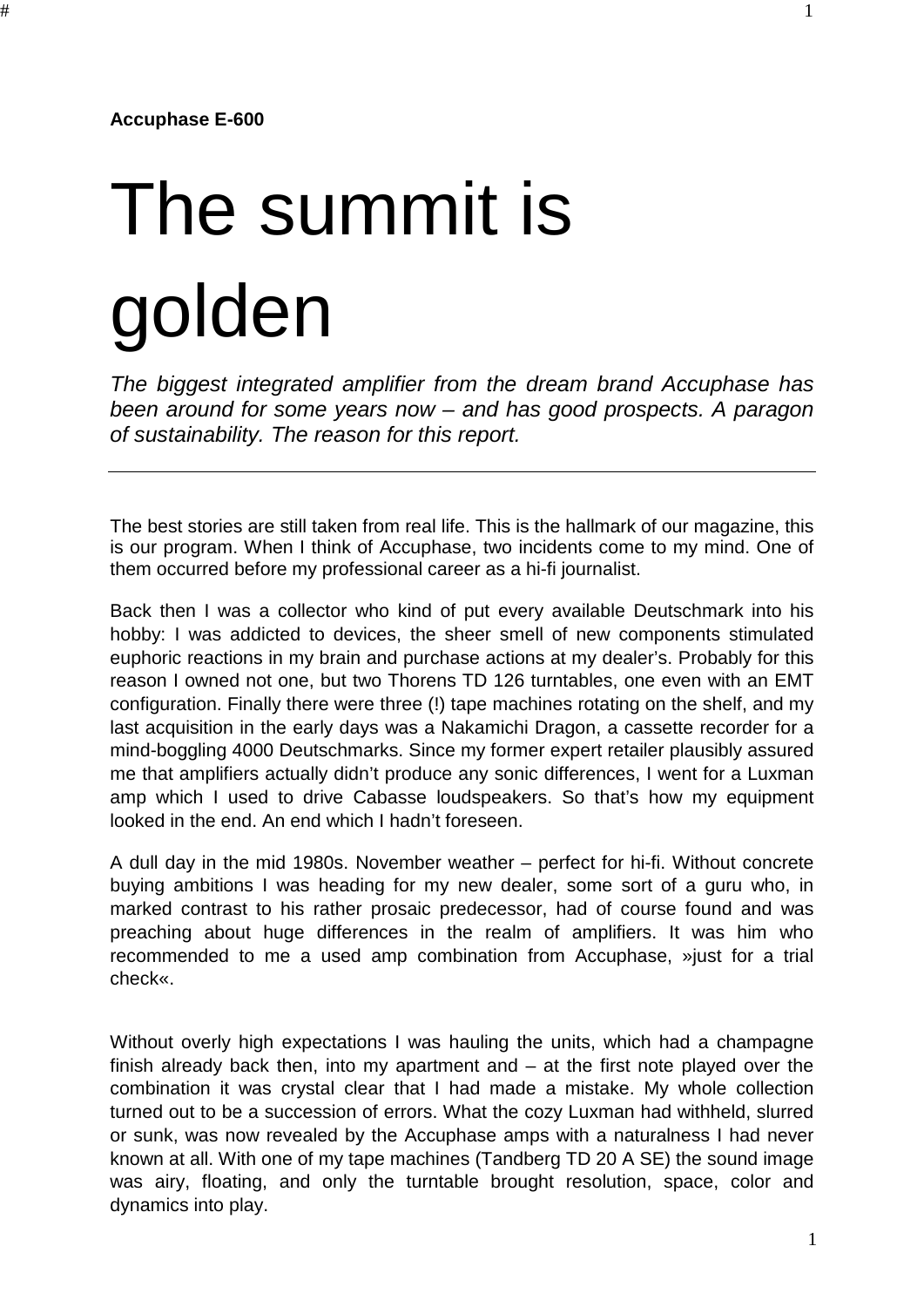**This had consequences,** in fact for life. Because instead of buying now the secondhand Accuphase amps, I sold off my entire system tutto completo. A mix of wrath and cognition: next time I wanted to do everything right and focus on the sound – this marked the birth of a high-ender.

Since that time I haven't had merely some vague notion, but a precise idea of »sound«; this is due to Accuphase. My friends were wondering then why, after selling my stuff, I didn't put up a »budget« replacement system. I couldn't have endured its sound, hence the complete waiver. Some years later I realized my conception with an adequate audio system which was indeed aimed at the sound. The amplifier came from Accuphase.

A decision which I made all alone, neither affected by test reviews nor by my dealer's missionary zeal. And even less so by all the arguments which I heard years later in the daily editorial routine. That the service of the distribution was excellent and even after long years older devices could be brought back to top condition time and again. In the late 1980s I didn't give a fig about this. Or that a second-hand Accuphase would hardly go down in value. How should I have become aware of that back then?

**Sustainability,** this term didn't even exist in those years of the former Federal Republic. Today it is vital, because people like you and me are essentially willing to spend a lot of money for a commodity only if the investment pays off: by means of durability and value maintenance. And not by dwindling fun.

A second and yet untold episode regarding Accuphase shows more than any previous reviews, including my own, why the products from the Japanese manufacturer are so incredibly stable in value.

In the early 1990s the Accuphase C 280 V preamp served as reference in the listening room of my editorial office at the time. Every day it was called in for delicate acoustical decisions – and at the end of its stressful job it looked accordingly »battered«: the fine wooden enclosure showed scratches, the permanent setup and removal in the listening room had left their marks.

**Had my great moment arrived?** Its performance didn't suffer in the least from that. Therefore I had a hard time parting with this gem: it had always been able to defend its reference status and was unthroned only by its successor C 290. When I asked them if I couldn't buy the ex-champion I got an unexpected answer: by no means would they sell it in its current cosmetic condition. This would only be possible after a complete restauration, however at a price that wouldn't be attractive for me. Got that? Nobody, above all no journalist, will ever get something even a tadbit cheaper from the German Accuphase distribution office; no percentages, no discounts and, as a matter of principle: no gifts. Others also make good products, yet this consistent sales demeanor ensures the value maintenance. Simple and efficient.

The currently most expensive and at 25 kilograms (55 lbs) also the heaviest $_{\rm 2}$ Sublime sound, durability and nonetheless maintenance of value, these are the criteria. And for this reason alone you can't go wrong with the purchase of an E-600. But what makes it stand out against the smaller integrated models and also the separate pre- and power amp components next in size? Are we speaking of nuances or are we talking about acoustic worlds? As paradoxical as it may seem: both is true.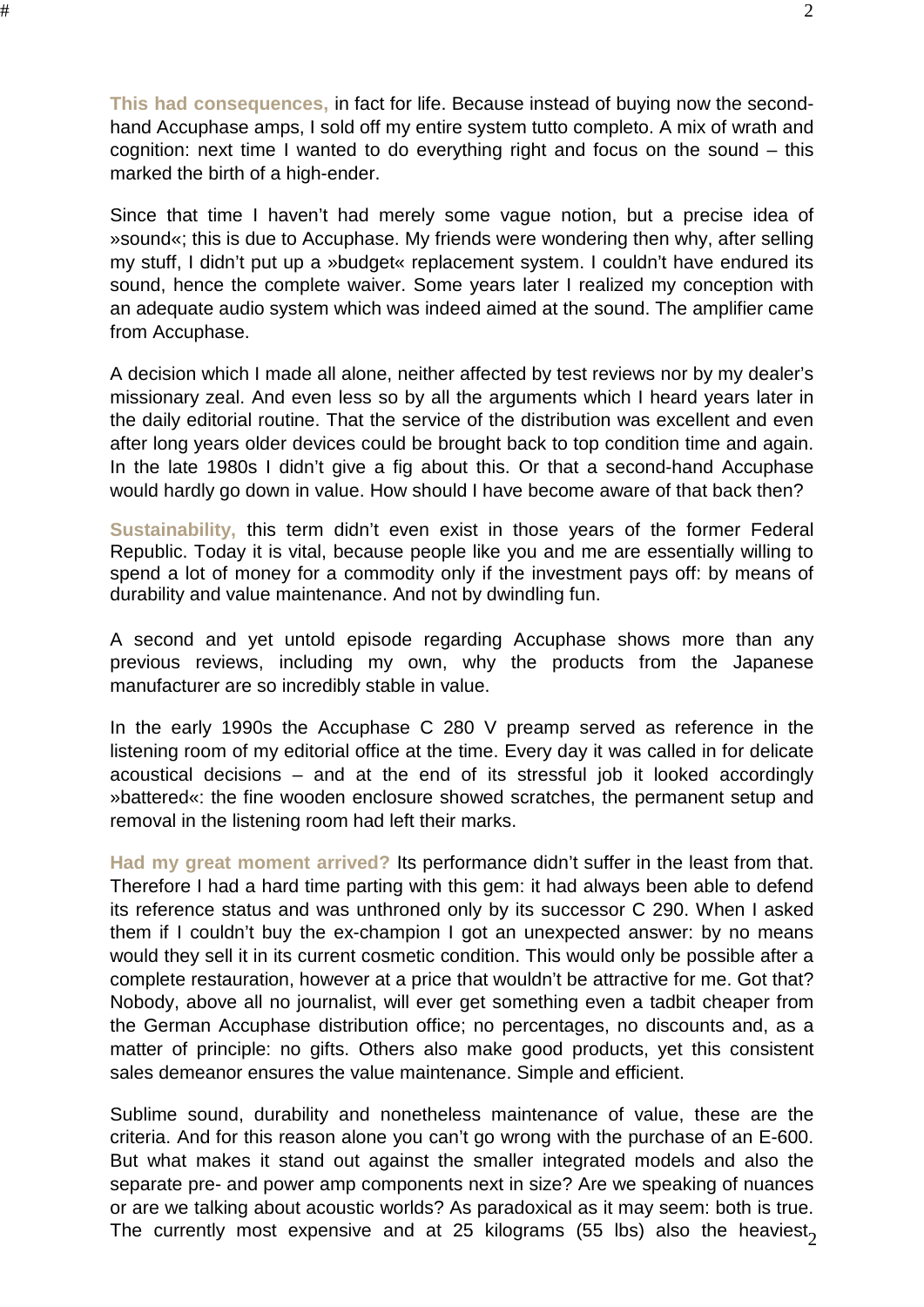**Class A has its price** Roughly simplified, this works with a continuously high quiescent current. Hence the A-class draws quite substantially on the public mains grid. In order to keep both the heat development and the costs within an acceptable limit, the power output is rather modest on principle. Specifically the E-600 produces no more than 30 watts per channel. Which are either fully sufficient – or not. This depends primarily on the choice of loudspeakers you wish to drive and also a little on the favored music genre.

quiescent current as usual, the class A mode takes care of the sine waves in their

 $\#$ 

entirety.

If, for example, the latter is dominated by synthesizer basses and shall be played back at extreme levels, an E-600 threatens to hit the brick wall. In that case a less expensive, but more powerful Accuphase might be the better option.

**Nuances or worlds?** But this is not the rule. Objectively – here my veteran hi-fi dealer was right somehow – the sonic gradations between amplifiers, especially if they come from a manufacturer like Accuphase, are small. Just nuances. To turn them into »worlds«, each must conquer for themselves. »Enrich life through technology« is the motto of the Japanese. The high-end lover is open-minded, he takes the time and allows himself to be taken on musical discovery tours, literally »working playfully« on this world. Here the E-600 is a wonderful companion to him, a door opener into the concert halls and studios of these, past and future times.

Subjectively (and for the owner also objectively) the gaps to less sophisticated amps will get bigger and more important solely through dealing with this matter. The interesting fact which is mocked – because not understood – by non-high-enders: an integrated amplifier such as the E-600 does not obstruct the way up to the next level, i. e. the separation between pre and power amp. In the royal class this life-enriching game will begin once more. A game that, with Accuphase, knows no losers. This excellent E-600 can be the end of all dreams or merely a step towards this goal.

It is important not to go round in circles (like I did with my first chain before Accuphase), but to gain more experience and musical understanding with each new step.

**How we evaluate** I have been listening intensely to the E-600 for several months. Attesting a notable strong suit in one of the typical audio disciplines to it, is not just difficult for me, I'm simply running out of words. Or maybe that way: the E-600 does everything right and this with an absolute naturalness. How well it performed, becomes evident only after it's been removed again and other components take its place. For instance, this total silence from the speakers in »idle« mode, without any hum or noise artefacts. Or if afterwards you are running a preamp which undoubtedly sounds fantastic, but whose volume control can't compare regarding the sheer tactile quality of that on the E-600. Those are virtues an Accuphase owner knows and appreciates. Coupled with a musicality which redlines or – equally fatal – favors no genre. The 600 is the culmination of integrated amp building. It's the end of the road.